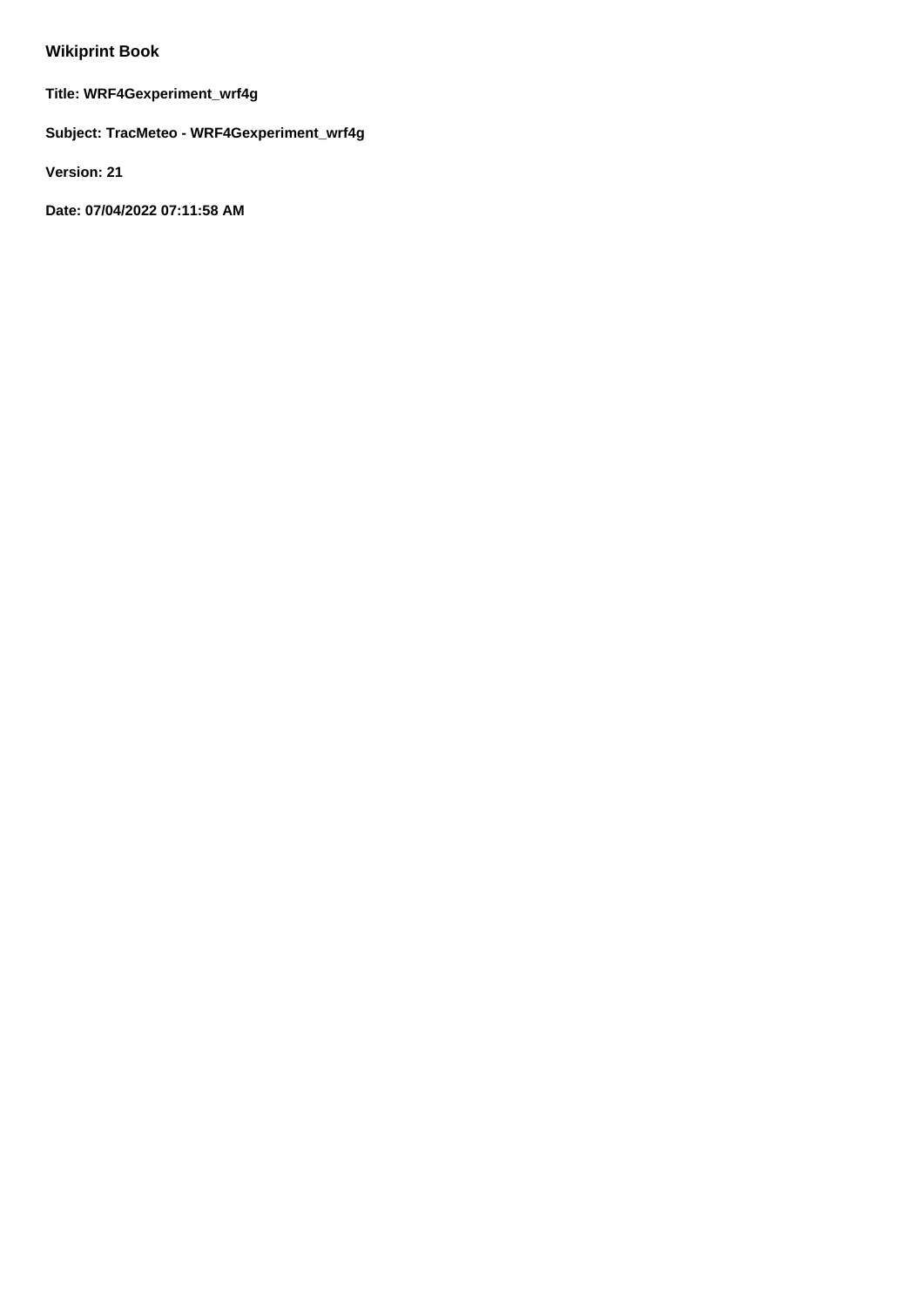## **Table of Contents**

| Domain of simulation          | c |
|-------------------------------|---|
| Input data                    |   |
| Output data                   |   |
| Experiment time-specification | З |
| Debugging                     |   |
| WRF-namelist parameters       | о |
| Others                        | 4 |
| Examples                      | Λ |
| Multipledates runs            | Λ |
|                               |   |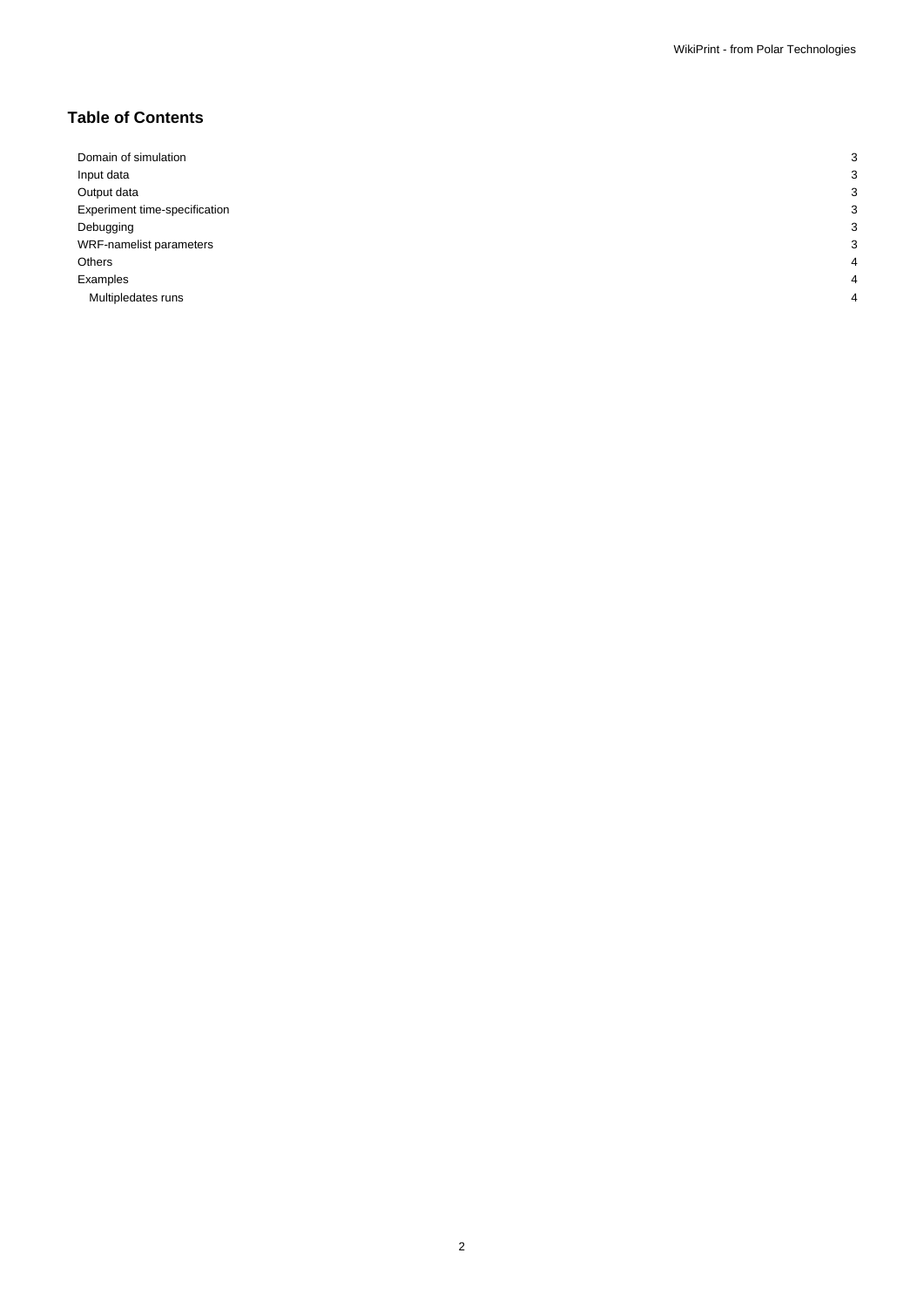Scientific user will only require to modify 'experiment.wrf4g' in order to design, manage and develop the scientific experiments. This file configures the experiment. It provides all the parameters to the 'namelist.input' file of the WRF. It has the following structure:

• **experiment\_name:** Name of the experiment. **It has to be unique**. Duplicity of experiment names would give different WRF4G answers:

## **Domain of simulation**

- **max\_dom:** Number of domains
- **domain\_name:** Name of the folder where there is all the information of the domain of simulation ('nameslit.wps' & 'geo\_em.d[nn].nc'). This folder will be find in \${WRF4G\_DOMAINPATH} of the resources.wrf4g? file

## **Input data**

- **extdata\_vtable:** Vtable of the ungrib module to be used to decode provided GRIB input data
- **extdata\_preprocessor:** name (just the ending [NAME] section 'preprocessor.[NAME]') of the necessary pre-processor useful to make the specific input data available for WRF model. User could not be interested on the permanent WRF-necessary modification of any source of data. With the specification and design of a pre-processor, necessary WRF modifications (g.e.: ASCII to GRIB, variables re-coding, complete input data). Pre-processors are included within the WRF4G-1.0beta.tar.gz tar file from '\${WRF4G\_LOCATION}/repository/apps'
- extdata\_path : Path to the data. It must be consistent with the pre-processor design
- **extdata\_interval:** Interval of the input data (in seconds). On multiple input data sources place the smallest one

## **Output data**

• **postprocessor:** user migh tbe interested on the transformation of the WRF outputs. A first generic post-process of the output will be automatically done if a valid name postprocessor. [NAME] is provided. Post-processors are included within the WRF4G-1.0beta.tar.gz tar file from '\${WRF4G\_LOCATION}/repository/apps'

#### **Experiment time-specification**

- start\_date: Beginning of the experiment
- **end\_date:** End of the experiment.
- **chunk** size h: Length (in hour) of the smallest independent temporal piece of the experiment. It will be the same for all the realizations of the experiment and at the end of each one will be written a  $wrf-restart$  file in order to continue the experiment with the consecutive chunk **multiple\_dates:** Binary flag (0:No, 1:Yes) indicating whether the experiment will be based on independent realizations started at different dates with the same length. When activated it has to be accompanied with appropriated values of:
	- simulation\_interval\_h: interval (in hour) between independent realizations. It can be specified as multiple values as follows: 'N\*chunk\_size'
	- simulation\_length\_h: length (in hour) of the independent realization. It can be specified as multiple values as follows: 'M\*chunk\_size'
- **rerun:** Binary flag (0;No , 1: Yes) indicating whether the experiment should be rerun although experiment has already run (over-writing output files and data-base values)

**multiple\_parameters:** Binary flag (0;No , 1: Yes) indicating whether the experiment will be based in independent realizations with different values on the WRF-namelist.input file. When activated it has to be accompanied with appropriated values of:

- multiparams\_variables: set of parameters that would be different (some of them or all) between realizations. It is given as a coma-separated WRF-namelist.input files (no record specification is necessary if the parameter already appears on the provided WRF-version namelist.input template?, If not it should be [parameter]\_\_[record])
- multiparams\_combinations: set of values that would take each parameter on the realization (coma-separated). Realizations are separated by '/'
- multiparams\_nitems: number of values that should have the namelist parameter. \${max\_dom}, as many values as domains; 1, a single value
- multiparams\_labels: organization of the output of the experiment will be done with a folder for each realization. Pattern of the folder name of a given realization will be [start\_date]\_[multiparams\_combinations]('\_' separated). However, if user provide a set of names ('/' separated) for each realization, folder names will be '[start\_date]\_[multiparams\_labels]'

## **Debugging**

- **clean\_after\_run:** binary flag (0: no, 1: yes) indicating whether heavy-staff of the simulation (g.e.: wrf.exs, rsl.) should be removed from '\${WRF4G\_RUN\_LOCAL}'. It should be desirable for debugging purposes the maintenance of these files on running place. (Default value is 1)
- save\_wps: binary flag (0: no, 1: yes) indicating whether boundary and initial conditions (real.exe output) should be preserved. They will be used if experiment launched again. (Default value is 0)

## **WRF-namelist parameters**